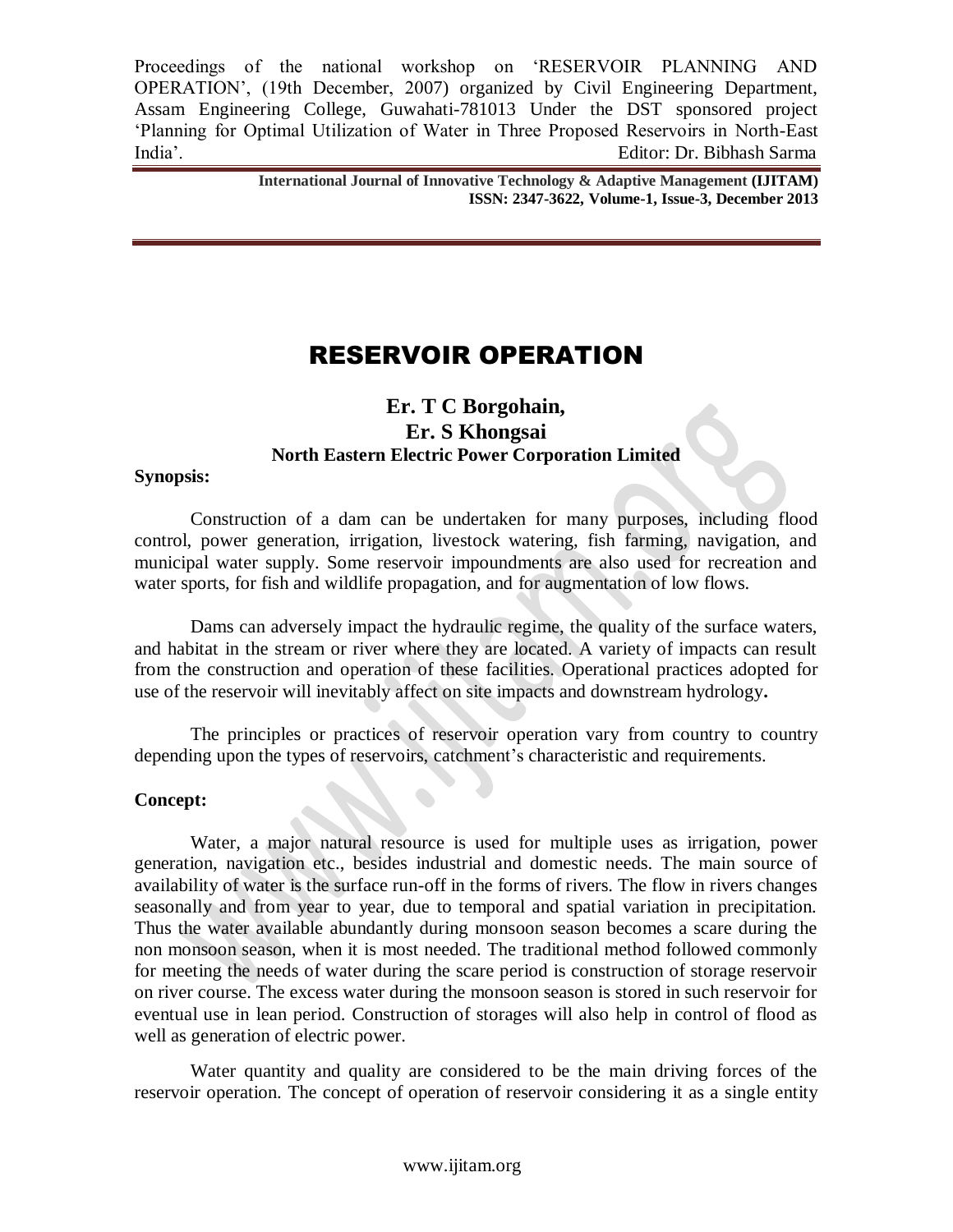> **International Journal of Innovative Technology & Adaptive Management (IJITAM) ISSN: 2347-3622, Volume-1, Issue-3, December 2013**

has given way to the concept of integrated operation of reservoirs. Application of system engineering methods, such as mathematical optimization and simulation are now being increasingly used for defining, evaluation and selection of reservoir operation policies.

#### **Objectives & Purposes:**

Reservoir operation is an important element in water resources planning and management. It consists of several control variables that defines the operation strategies for guiding a sequence of releases to meet a large number of demands from stakeholders with different objectives, such as flood control, hydropower generation and allocation of water to different users. A major difficulty in the operation of reservoirs is the often conflicting and unequal objectives. Therefore, it is necessary to optimise reservoir operation in determining balanced solutions between the conflicting objectives Hydro development is one of the most important mechanisms for mitigating adverse impacts and maximising positive benefits. An appropriate operational strategy will aid environmental management at site and also downstream. Maintenance of adequate flow to meet downstream requirements is a key aspect of the operational strategy. The basis of their operation is to obtain the maximum beneficial use of the available storage. Although reservoirs are not designed to provide complete protection against all possible floods, an efficient use of their storage capacity can reduce flood levels and prevent major flood disasters. The main objective of flood control reservoir operations is to minimize flood damages at downstream locations, while ensuring that the maximum flood control storage capacity of the reservoir is never exceeded.

#### **PRINCIPLES OF OPERATION**

The following are some of the common principles of reservoir operation:

#### **Single Purpose Reservoirs**

#### **a) Flood Control**

Operation of flood control reservoirs is primarily governed by the available flood storage capacity, discharge capacity of outlets, their location and nature of damage centres to be protected, flood characteristics, ability and accuracy of flood/storm forecast and size of the uncontrolled drainage area. The following principles are used for regulation of difficult situations.

- *i) Effective use of available flood control storage.* This principles aims at reducing flood damages of the locations to be protected to the maximum extent possible by effective use of flood control storage capacity available at the time of each flood event.
- *ii) Control of Reservoir Design Flood* Full storage capacity would be utilized only when the flood develops into the reservoir design flood.
- *iii) Combination of principles (i) & (ii)*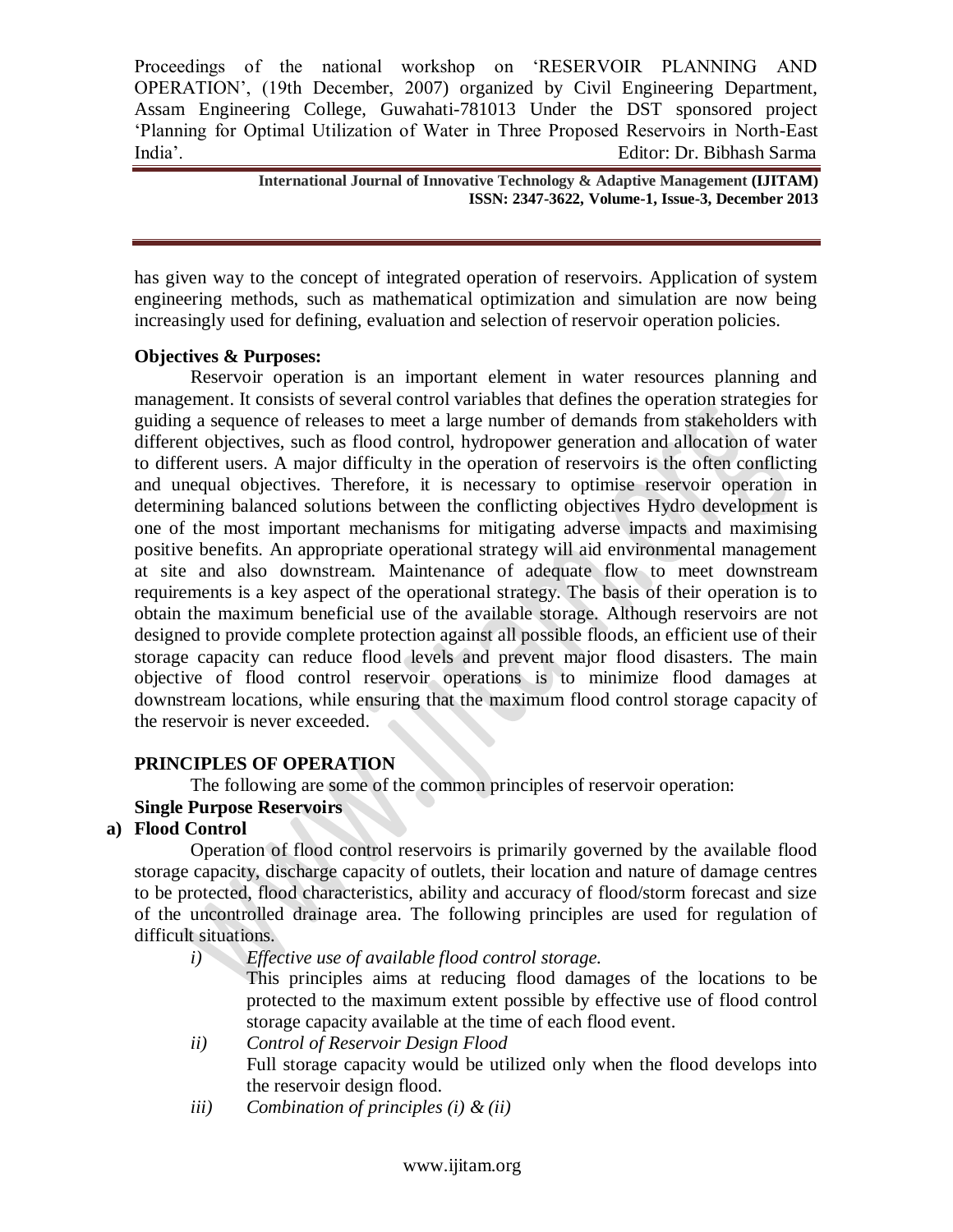> **International Journal of Innovative Technology & Adaptive Management (IJITAM) ISSN: 2347-3622, Volume-1, Issue-3, December 2013**

The principle (i) is followed for the lower portion of the flood reserve to achieve the maximum benefits by controlling the earlier part of flood. Thereafter releases are made as scheduled for the reservoir design flood as in principle (ii).

*iv) Flood control in emergencies* Prepare an emergency release schedule that uses information on reservoir data immediately available to the operator.

# **b) Conservation**

 **Reservoir meant for augmentation of supplies during lean period** should usually be operated to fill as early as possible during filling period, while meeting the requirements. All water in excess of the requirements of the filling period is impounded. No spilling of water over the spillway will normally be permitted until the FRL is reach.

# **Multi-purpose Reservoirs**

Operation of multipurpose reservoir should be governed by the manner in which various uses of the reservoir have been combined. To meet the demands of the end users, the priorities for allocation may be used as a guideline. In general five basic zones of reservoir space may be used in operating a reservoir for various functions.

*i) Spill Zone*

Storage space above the flood control zone between FRL and MWL. This space is occupied mostly during high floods and the releases from this zone are trade off between structural safety and D/s flood damages.

*ii) Flood control zone*

Temporary storage embarked for absorbing high flows for allevating d/s flood damages. This should be space emptied as soon as possible to negotiate next flood event.

*iii) Conservation zone*

This storage space is used for conservation of water for meeting various future demands. This zone is generally between FRL and dead storage level.

*iv) Buffer zone*

The storage space above the dead storage level which is used to satisfy only very essential water needs in case of extreme situation

*v) Dead storage zone*

The lowest zone in which the storage is meant to absorbed some of the sediments entering into the reservoir.

# **OPERATION RULES**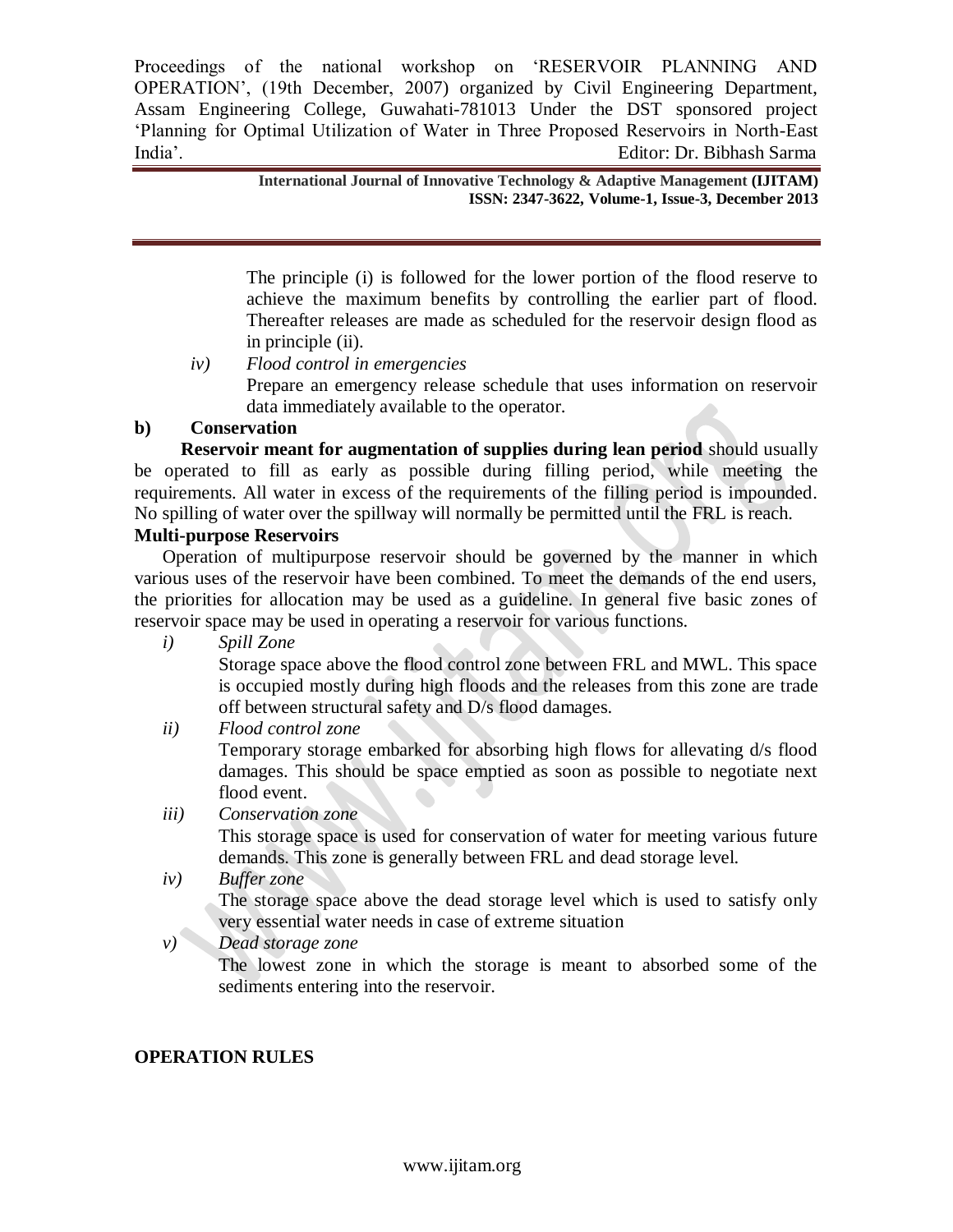> **International Journal of Innovative Technology & Adaptive Management (IJITAM) ISSN: 2347-3622, Volume-1, Issue-3, December 2013**

The operation of the reservoir follows a certain procedure so that the competing water users would be able to get their equitable share based on the agreed policy such as the amount allocated to each user. Water allocation is usually dictated by **rule curve** that is derived from historical data of river flows and water demands. A rule curve **shows the minimum water level require**ment **in the reservoir at a specific time to meet the particular needs** for which the reservoir is designed. It is important to note that rule curve shall be followed except during periods of extreme drought and when public interest so requires.

**Rule Curve:** It is the target level planned to be achieved in a reservoir, under different conditions of probabilities of inflows and/or demands, during various time period in a year.

#### **Upper Rule Curve**

The upper rule curve **specifies the uppermost level** up to which a reservoir should be filled if there is sufficient inflow to the reservoir. It can be either **FRL or a level below FRL**. If the reservoir reach this level then the demands for the remaining duration of that year are likely to be satisfied in full. Thus it is most desirable level and effort is made to maintained this level.

#### **Middle Rule Curve**

The middle rule curve is **use when water is scarce** and full supply for various demand cannot be made throughout the year. Supply of some demands ( with low priority) can be curtailed to some extent so that the partial demands can be satisfied for longer duration.

#### **Lower Rule Curve**

The lower rule curve is **critical for water supply demands** and **minimum flow requirements in downstream river**. If the reservoir level falls below this level then supply is made to meet full demands of water supply and minimum flow only. No water is released for irrigation or hydropower generation in this situation.

When the reservoir serves two or more purposes, water allocation becomes more complex. During normal flows, the reservoir will be maintained and kept at the rule curve level. During heavy flows, the water level may be allowed to rise above the rule curve. If exceptionally high inflows are expected, the reservoir is drawn down below the rule curve before the water arrives. If low flow conditions prevail, the reservoir may be drawn down below the rule curve to release the design dependable flow to satisfy the downstream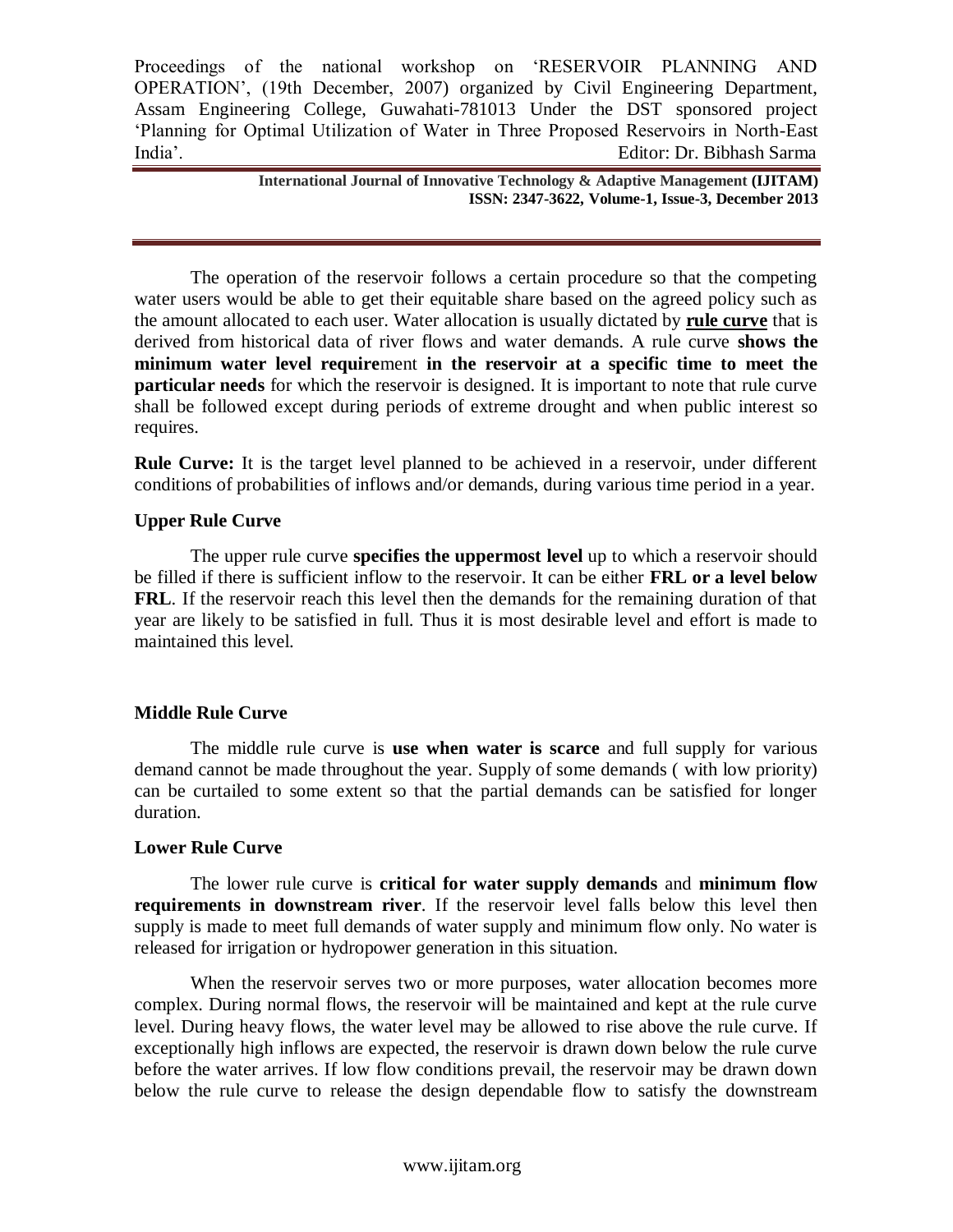> **International Journal of Innovative Technology & Adaptive Management (IJITAM) ISSN: 2347-3622, Volume-1, Issue-3, December 2013**

needs. During drought periods the reservoir may be completely emptied. Flow regulation is usually dictated by rule curves (derived from historical data of river flows and energy demands) which show storage requirements during a specified period and give guidance for the operation of reservoir from day to day. It is important to note that any rule curve, representing the deficiency between energy requirements and dependable stream flow, is only valid for the load and flow conditions under which the curve was drawn. Moreover, there is always the possibility of encountering lower than recorded reservoir inflows. If a reservoir is operated on the basis of the rule curve derived from historical flow conditions, the result could be an empty reservoir with consequent power shortage. Similarly, during flood seasons, one may run the risk of discharging useable flow.

#### **Reservoir Storage Zones**

Multiple-purpose reservoir operation can best be described by dividing total reservoir storage into functional zones. The top zone represents *flood control storage* capacity, which is kept empty except when regulating floods. Below the flood control zone is the *conservation storage zone* or *joint use zone*. This serves various site and downstream water uses, including power generation, irrigation, municipal and industrial water supply, navigation, water quality, fish and wildlife, and recreation. Below the conservation zone is the dead storage zone, which is kept full at all times to provide minimum head for power generation, sedimentation storage space, and other uses.

#### **Downstream**

#### **Run-of-River Hydro Project**

A run-of-the-river dam is usually a **low dam, with small hydraulic head, limited storage area, short detention time, and no positive control over lake storage**. The amount of water released from these dams depends on the amount of water entering the impoundment from upstream sources.

For a run-of-river hydro project, the stream flow passes through the project without much modification. **Specific flow release** requirements are therefore **not** generally **needed.**

#### **Multipurpose Reservoir Storage**

The storage dam is typically a **high dam with large hydraulic head, long detention time, and positive control over the volume of water released from the impoundment.** Dams constructed for either flood control or hydroelectric power generations are usually of the storage class. For reservoir storage plant capable of storing seasonal or yearly floods for hydro generation during low flow season, the plant discharges may still fluctuate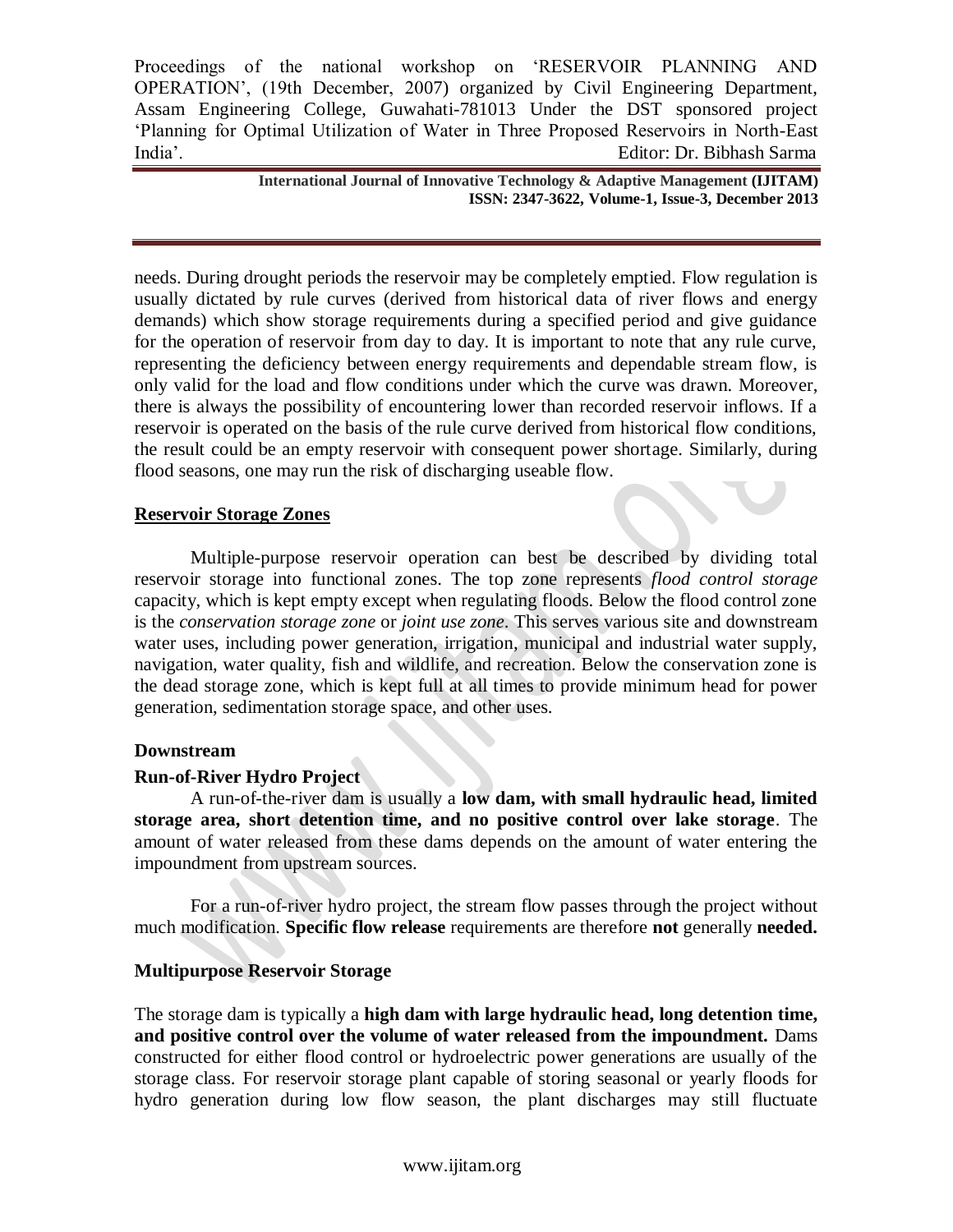> **International Journal of Innovative Technology & Adaptive Management (IJITAM) ISSN: 2347-3622, Volume-1, Issue-3, December 2013**

considerably on a daily basis. In this case, it is desirable to **regulate the minimum flow** and the rate of change in flow releases.

#### **Downstream flow requirements must also be considered for**:

- navigation;
- fisheries;
- water quality and waste assimilation;
- aesthetic values;
- **If** flushing to remove sediments from the reservoir and/or streambed downstream;
- **flood control (evacuating storage space before flooding);**
- **replication of beneficial natural floods for flood plain agriculture and prevention** of land salinisation;
- downstream channel between the dam toe and the exit of the power plant's tailrace;
- irrigation;
- municipal and industrial water supply (including cooling water supply);
- streamflow required to prevent saline intrusion...

#### **Upstream:**

The reservoirs, created by dams on rivers, also get silt in the water of the rivers that enters the reservoirs and a significant proportion of the silt settles down in the reservoir, thus reducing the space available for storage of water. Moreover, studies over the years have shown that the silt gets deposited in both the dead storage (the storage at the bottom, below the Minimum Draw Down Level, which is not used under normal circumstances) and in the Live Storage (LS). This process of accumulation of silt in the reservoirs is called siltation.

Siltation results in reduction in benefits from the projects constructed at huge costs to the nation. Siltations of reservoirs have a number of impacts,

increased evaporation losses,

increased backwater flooding and

damage the power house turbines.

Gregory Morris, (author of Reservoir Sedimentation Handbook, 1997) in a paper presented at the Sixth International Symposium on River Sedimentation in New Delhi in 1995 wrote, "Planned Obsolescence due to sedimentation affects most reservoirs worldwide, not just in India, and will render many of them unusable in the foreseeable future. Dams are uniquely different from engineering infrastructure such as roads, harbors, and cities, and which can be reconstructed on the same site occupied by obsolete infrastructure. Dams cannot be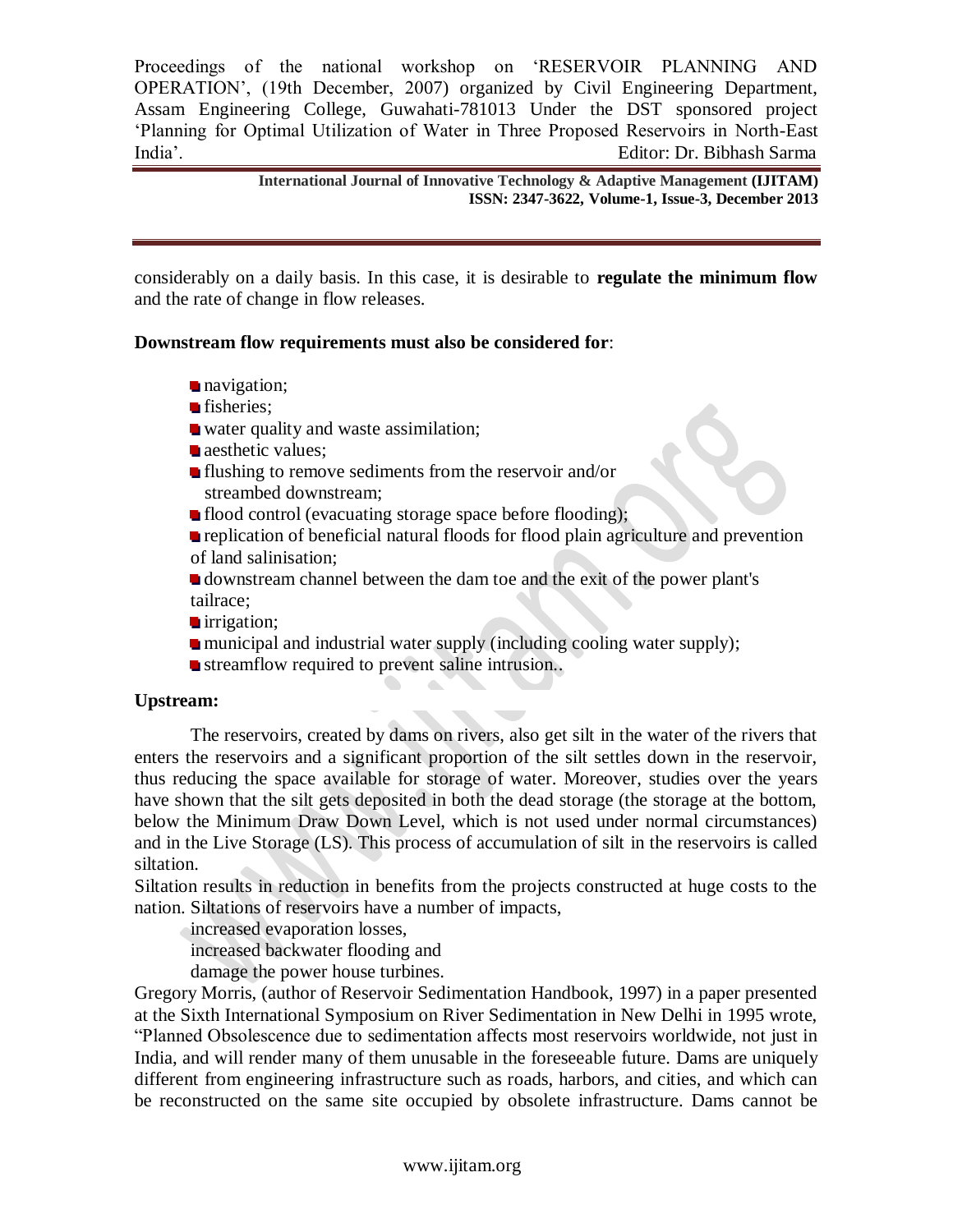> **International Journal of Innovative Technology & Adaptive Management (IJITAM) ISSN: 2347-3622, Volume-1, Issue-3, December 2013**

reconstructed at the same site once the reservoir has filled with sediment; the sediment must either be removed or the site abandoned. The cost of sediment removal at a large reservoir can easily exceed the original dam construction cost by an order of magnitude." India has by now about 4500 large reservoirs and lakhs of smaller reservoirs. Periodical capacity surveys of reservoir help in assessing the rate of siltation and reduction in storage capacity. This information is necessary for efficient management of the reservoir. Periodical capacity survey of reservoirs in a basin is also necessary to arrive at a realistic siltation index for planning of future reservoir projects in the basin. The trend that siltation is a serious issue and action is required to arrest the destruction of productive reservoir capacity created at such huge costs has been known for many years. Morris, in his paper in 1995 cited earlier had said, "the overall picture indicates that reservoir sedimentation is a serious national problem which requires immediate action…" The Mid Term Appraisal of the 9th Plan had also warned (Oct 2000, p 76), "there is an urgent need to review the status of reservoir sedimentation." However, most such warnings have gone unheeded and catchment area treatment that can help reduce the siltation, has largely remained non existent, except on paper. The Report of the Govt of India"s National Commission of Integrated Water Resources Development implies that we are losing about 1.3 BCM of storage capacity each year. That should be alarming enough for everyone as at today"s rates creation of 1.3 BCM storage capacity would cost Rs 1448 crores. That means that on an average, each day we are losing Rs 4 crores worth of storage capacity through siltation.

The power generation from the upgraded 15 MW installed capacity at the Gumti Dam in Tripura is so low that even the World Bank strategy paper for the North East (dated June 28, 2006) recommends exploration of decommissioning of the dam.

| Reservoir        | River   | Design rate $\text{(mm/yr)}$ | Actual rate (mm/yr) |
|------------------|---------|------------------------------|---------------------|
| Gumti (Tripura)  | Gumti   | 0.362                        | 9.94                |
| Kallada (Kerala) | Kallada | 1.45                         | 4.78                |
| Kadana (Gujarat) | Mahi    | 0.13                         | 1.146               |

Reservoirs of high siltation rate in India:

#### **Siltation Control:**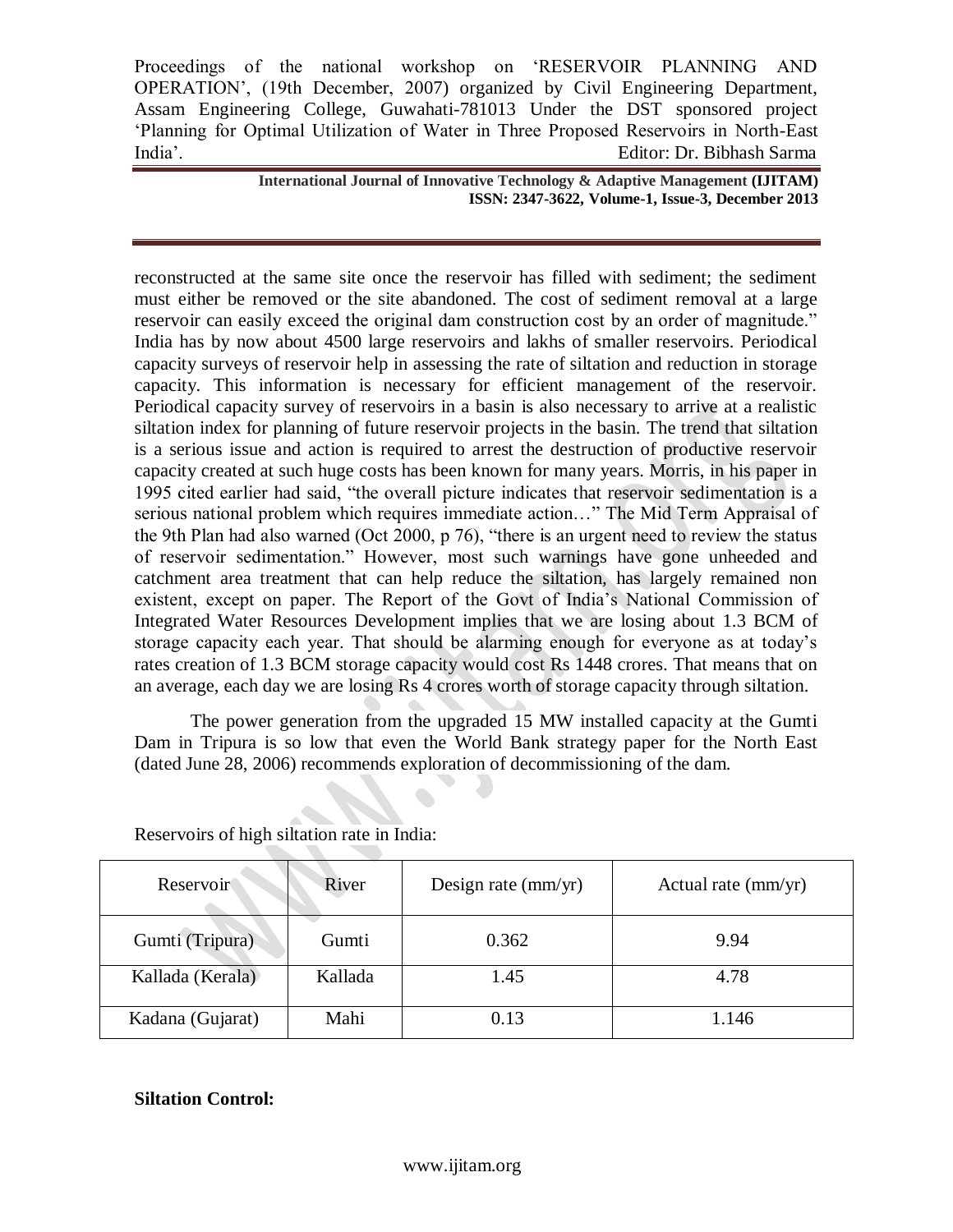> **International Journal of Innovative Technology & Adaptive Management (IJITAM) ISSN: 2347-3622, Volume-1, Issue-3, December 2013**

While it is not possible to totally avoid or stop siltation, one way to reduce the siltation of the reservoirs is to do **Catchment's Area Treatment (CAT).** CAT applies various techniques like plantation, gully plugging, check dams, etc in the degraded portions of the catchments to reduce the silt coming into the reservoirs. CAT plans are expected to be implemented before the project construction is over so that there is minimum siltation of the reservoirs once water storage in the reservoir is started. However here too the situation is alarming.. In case of some like Bhakra, where the project had a CAT component, according to the Govt. of India"s Comptroller and Auditor General, there was not way to ascertain if any CAT had really been done on ground, while the money allocated for the CAT was all spent, indirectly hinting that nothing was really done. Most recent examples are the World Bank funded 1500 MW Nathpa Jhakri Hydropower Project and the Jaiprakash Group"s 300 MW Baspa project, both in Himachal Pradesh. Both projects were commissioned in 2003, but, the CAT plans are yet to be implemented. Nathpa Jhakri project is already facing serious problems due to this as the project had to be stopped due to high silt in the river for 25 days since April 2006 alone.

The operation of dams can also generate a variety of types of nonpoint source pollution in surface waters. Controlled releases from dams can change the timing and quantity of freshwater inputs into coastal waters. **Dam operations may lead to** reduced downstream flushing, which, in turn, may lead to **increased loads of BOD, phosphorus, and nitrogen; changes in pH; and the potential for increased algal growth.** Lower instream flows, and lower peak flows associated with controlled releases from dams, can result in sediment deposition in the channel several miles downstream of the dam. The tendency of dam releases to be clear water, or water without sediment, can result in erosion of the streambed and scouring of the channel below the dam, especially the smaller-sized sediments. Dams also limit downstream recruitment of suitably-sized substrate required for the anchoring and growth of aquatic plants. Finally, reservoir releases can alter the water temperature and lower the dissolved oxygen levels in downstream portions of the waterway.

#### **Impact on Socio-Economic Growth**

Water resources development means exploitation of water for benefiting the society by meeting the basic needs of individuals. Food and energy are the two basic requirements for sustenance and economic development of a region, which are possible through the utilization of water resources for irrigation and power. The following are the impact on Socio-Economic Growth as a result of proper utilization of water resource projects.

Agricultural Growth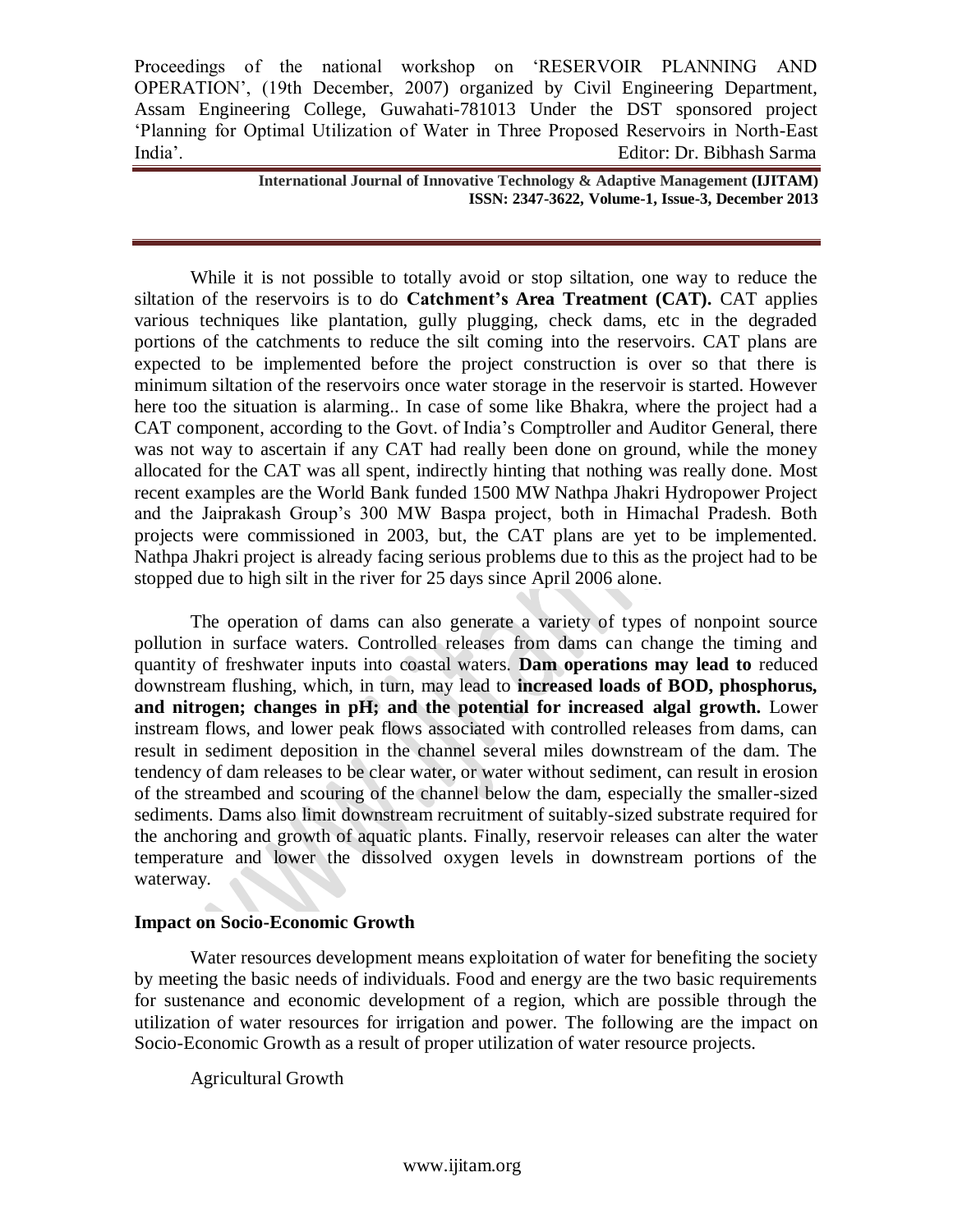> **International Journal of Innovative Technology & Adaptive Management (IJITAM) ISSN: 2347-3622, Volume-1, Issue-3, December 2013**

Power growth

Industrial Growth

Social Growth

#### **Flood Control Reservoir Operation adopted in USA**

A common practice in reservoir operations is to develop emergency operation schedules (EOS). These **schedules are decision tools that provide guidance to reservoir operators in charge of making real-time release decisions during major flood events.** Optimum release decisions would result in full use of the available storage while ensuring that the storage capacity is not exceeded. Such a theoretical optimum is only possible with perfect knowledge of future inflows. The methodology currently used by the U.S. Army Corps of Engineers (USACE) for developing EOS dates back to 1959 (USACE 1959). This methodology, although theoretically sound, is based on a series of simplifying assumptions regarding future flows. **The required releases to limit the storage to the capacity available are determined based on estimating the minimum inflow volume expected during the remainder of a flood**. This volume is obtained by assuming that the inflow hydrograph has just crested and computing the volume under the recession limb of the hydrograph. For conservatively low inflow volume estimates, the assumed recession is made somewhat steeper than the average observed recession. The primary objective of this study is to devise an alternative methodology for developing EOS. As opposed to the USACE approach, the proposed methodology deals with uncertainties regarding future inflows by considering them as a stochastic process. Stochastic streamflow generation models provide the capability of analyzing statistical probabilities of the expected inflow volumes conditional to the current streamflow conditions and time of year. This analysis allows formulating a series of alternative risk based EOS in which the reservoir releases, specified as a function of reservoir levels, inflows, and time of year, are associated with a certain risk of failing to attain the emergency operations objectives. It is envisioned that this series of schedules will provide a wider and more flexible decision framework for reservoir operators in which risk may be taken explicitly into account.

#### **Flood Control Reservoir Operations**

**The key variables governing the operation of flood control reservoirs are: (1) the available (or residual) storage capacity, and (2) the expected volume of inflow from an incoming flood**. Although the residual storage is always known, the uncertainty regarding the expected inflow volumes makes reservoir regulation a challenging task. The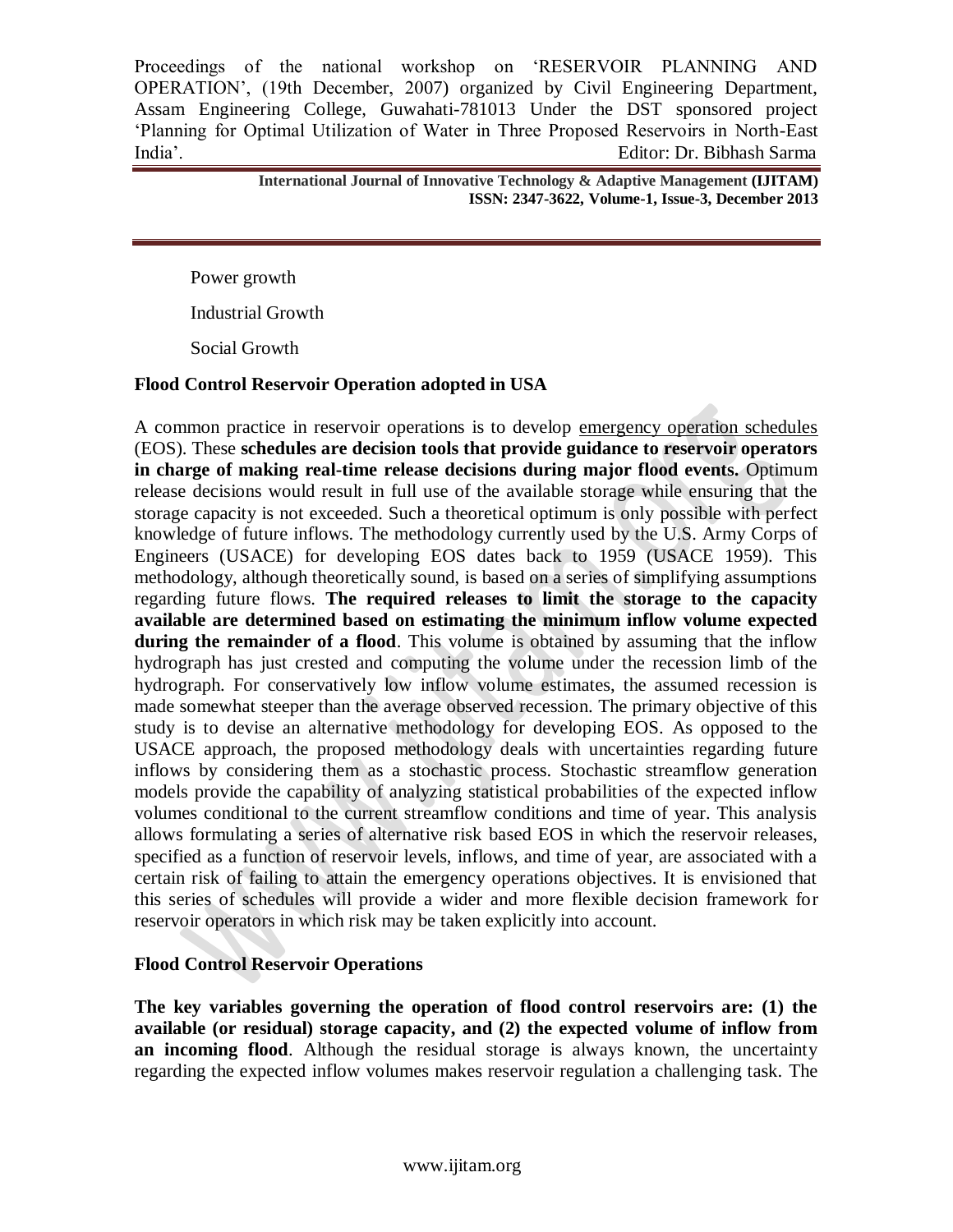**International Journal of Innovative Technology & Adaptive Management (IJITAM) ISSN: 2347-3622, Volume-1, Issue-3, December 2013**

method of operation of a reservoir is the most important factor in insuring the realization of the benefits that justified construction of the project (USACE 1959).

#### *Normal Operations*

The normal operations scheme is **based on the concept of reducing damaging stages at downstream control points during a single flood event with the currently available storage capacity** (USACE 1987). This approach disregards the possibility of having a substantial portion of the flood control storage filled upon the occurrence of a large subsequent flood. Provided that the expected inflow volume will not exceed the available storage capacity, releases are based on the maximum allowable non-damaging channel capacity at downstream control points. Every effort must be made in actual operations to use the full channel capacity in order to attain maximum flood control benefits (Beard 1963). During normal non-flooding conditions, the outlet works are set to pass the inflows in order to maintain an empty reservoir. Whenever significant rainfall occurs or it is expected to occur, the outlet works are closed and they remain closed until it is evident that the flood has crested and downstream conditions are below non-damaging levels. The traditional approach of the post-flood evacuation process is to make releases that will empty the reservoir as quickly as possible without contributing to flows at downstream control points exceeding the channel capacity. For systems of flood control reservoirs protecting a joint downstream location, their combined releases should not exceed the established maximum channel capacity at common control points. Release decisions are based on maintaining equal available flood storage in each reservoir. Thus, releases are made from the reservoir with the greatest percentage of used storage. Other balancing configurations are possible, however, depending on the characteristics of the system.

Another important consideration when making release decisions is the runoff contribution from uncontrolled areas. If control points are located at relatively far distances, allowance must be made for any runoff from the uncontrolled watershed areas below the dam. This runoff could account for a significant portion of the allowable channel capacity. If rainfall occurs after a release has been made but within the water travel time to a control point, reservoir releases may combine with the uncontrolled runoff and cause downstream flooding. This runoff must be forecasted, a possible forecast error added, and the resulting quantity deducted from the allowable channel capacity in order to determine appropriate reservoir releases (Beard 1963). Accurate rainfall and runoff forecasts are essential for this aspect of reservoir operations. Following the normal operation scheme typically results in maximizing the use of the available flood storage. However, it may also result in prolonged retention times of the stored volume if releases are controlled by stringent downstream constraints. Furthermore, reservoir releases may be reduced by extraneous circumstances that interfere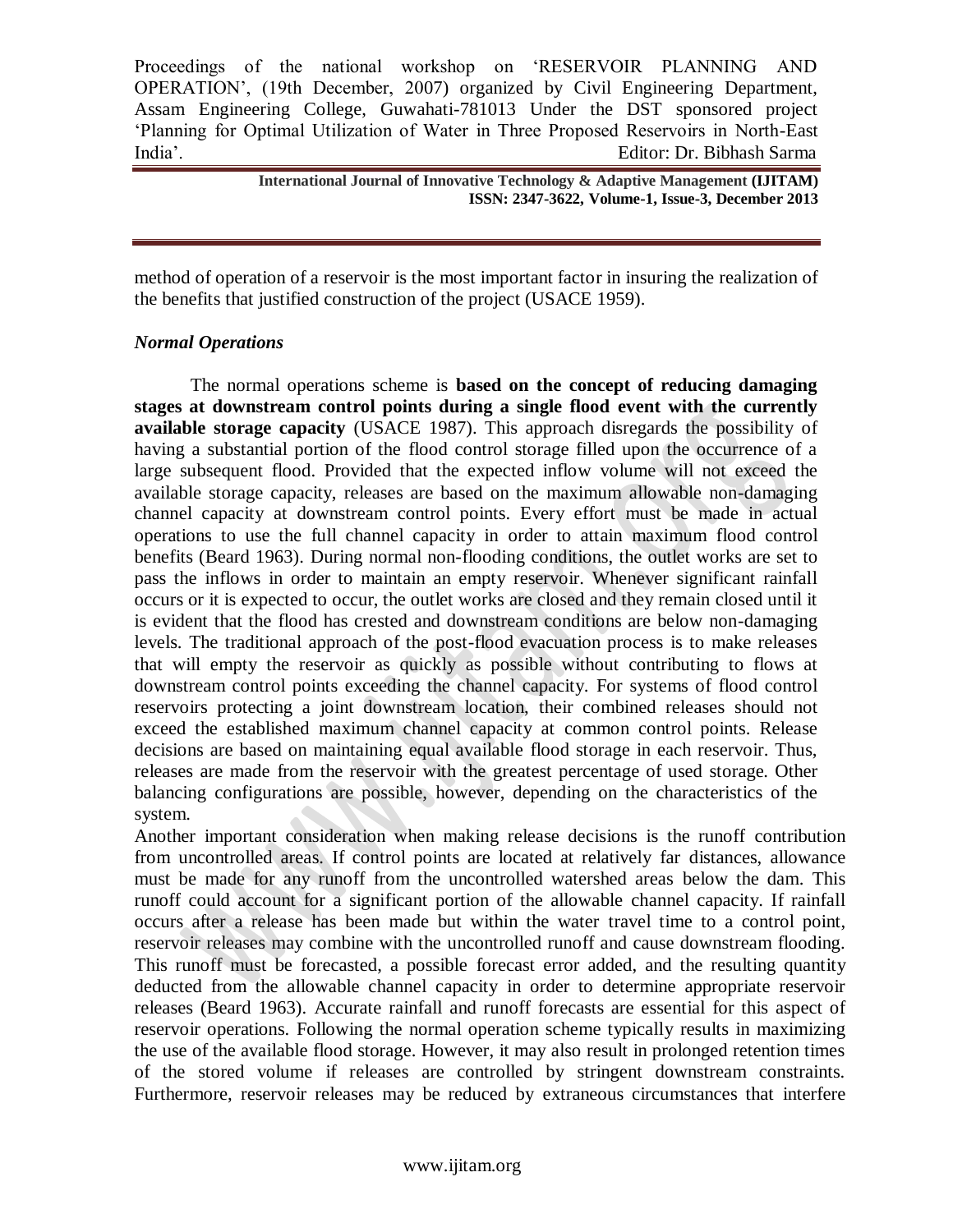> **International Journal of Innovative Technology & Adaptive Management (IJITAM) ISSN: 2347-3622, Volume-1, Issue-3, December 2013**

with normal operations. If a reservoir experiences multiple flood events over periods which are not long enough to drain the reservoir to safe levels, the reservoir stage can gradually increase to critical levels due to the cumulative effect of the multiple floods, even though no single large flood event may have occurred. In any event, if a major flood occurs while there is a limited amount of flood control storage capacity, operation is switched over to emergency operations, wherein a fixed schedule of releases is followed to assure greater control of the flood event (USACE 1987).

#### **Emergency Operations**

EOS are decision tools typically in the form of a family of regulation curves that expresses reservoir releases as a function of reservoir state (i.e. reservoir inflows and storage level). These schedules do not depend on rainfall and runoff forecasts, downstream flooding conditions, or any other data external to the reservoir itself. **These schedules are considered as guides to be used by reservoir operators during critical floods** with variation there from to be based on additional hydrologic information, if advisable. Moreover, communications between the reservoir operator and the control center may be interrupted during emergency conditions. Thus, emergency schedules are convenient as they can be used in complete isolation at the dam site. The **top priority under emergency operations is ensuring that the embankment is never overtopped**. As opposed to normal operations, **release decisions are based on the current reservoir state, not on downstream conditions**. Therefore, flood stages may be exceeded at some locations so that the reservoir will not be completely filled before the entire flood has passed. The basis for this approach is that moderately high damaging releases beginning before the flood control storage is full are considered preferable to waiting until a full reservoir necessitates much higher releases to avoid overtopping. It is highly important that the necessary releases are made as soon as possible because even a minor delay in releases can result in a major increase in storage requirement (Beard 1963). However, reservoir releases must be increased gradually in order to prevent undue damage downstream.

The consequences of exceeding the storage capacity of a reservoir are typically far worse than making pre-releases early in a flood event to provide the additional storage required to accommodate the remainder of the flood. Pre-releases are critical when operating reservoirs with a limited amount of flood control storage capacity. **If the storage capacity is exceeded, flood damages will occur both upstream and downstream of the reservoir**. The excessive water elevation in the reservoir will cause upstream flooding, and uncontrolled releases through emergency spillways will aggravate downstream flooding. Furthermore, the reservoir operator needs to consider that the dam itself represents an additional risk, although small, to dam break by overtopping. A dam break would cause